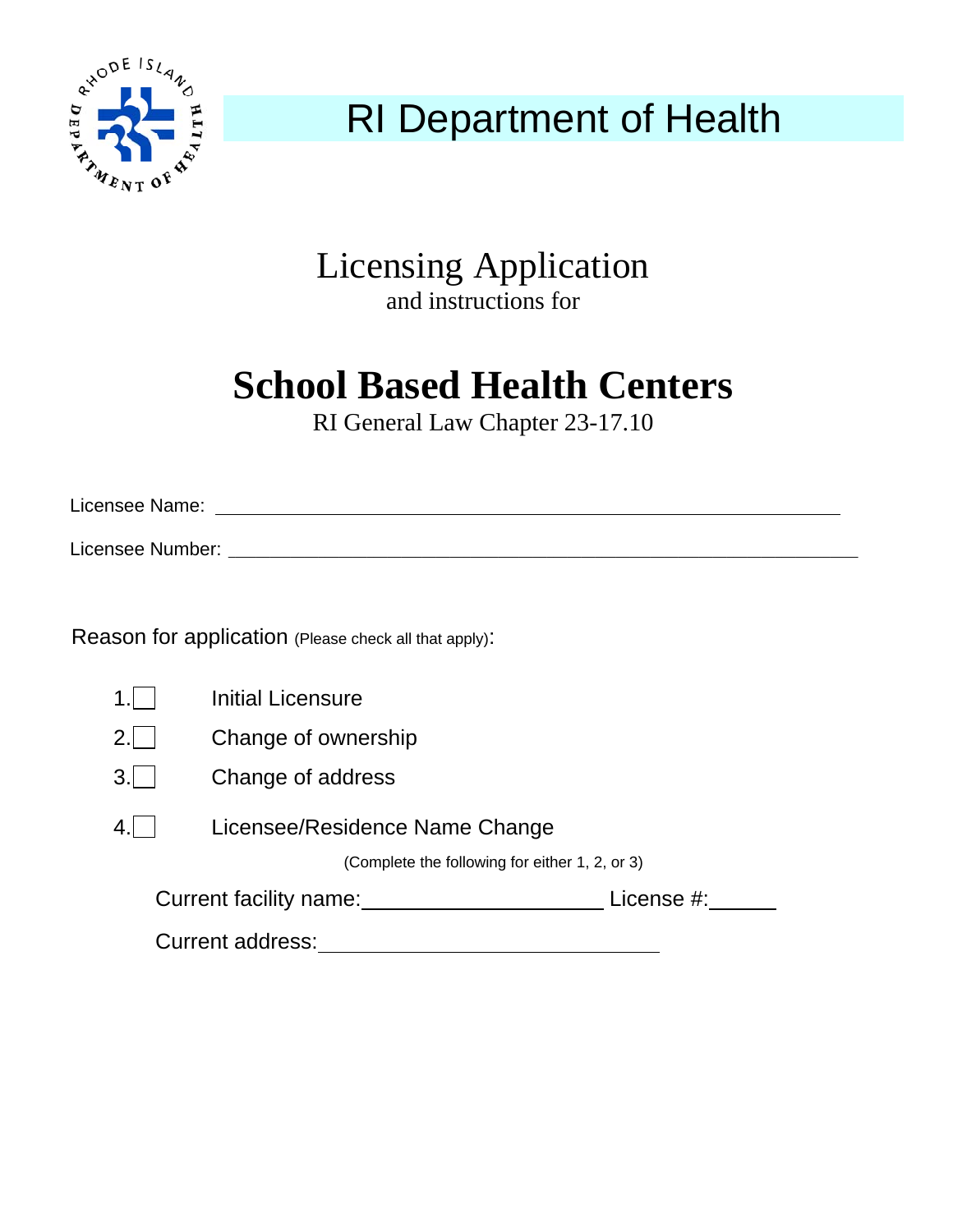

#### **State of Rhode Island and Providence Plantations**

Department of Health

#### **INSTRUCTIONS**

- Please answer all questions. Do not leave blanks. Incomplete forms will be returned to you and your license/permit will not be issued. Please use a ballpoint pen.
- There is no fee for this application.
- Sign the completed application and mail to:

 Rhode Island Department of Health 3 Capitol Hill, Room 306 Providence, RI 02908-5097

- If you have any questions concerning this application, call the office of **Facilities Regulations** at (401) 222-2566.
- Licensure application materials are public records as mandated by Rhode Island law and may be made available to the public, unless otherwise prohibited by State or Federal law.
- **For the affiliated health care facility, you must attach a printed current list of all direct and indirect owners whether individual partnership, limited partnership, limited liability company, or corporation with percent of ownership. If a corporation, this list must also include all officers, directors and other persons of any subsidiary corporation owning stock.**

**Attachments:** Please label and staple each separate attachment and securely affix any and all additional documents and/or approvals to this application.

**Postage:** The amount of postage required for mail delivery will vary depending upon the total weight of your attachment(s) and application. Please be careful to include the appropriate postage necessary to mail your completed application.

| <b>Medical Director</b><br>Information:<br>Please provide the name of<br>the Medical Director for this<br>facility.<br>Note: This section must be<br>completed as a requirement<br>of your license. |                                    |  |
|-----------------------------------------------------------------------------------------------------------------------------------------------------------------------------------------------------|------------------------------------|--|
| <b>License Sub-Type:</b><br>Please select one.                                                                                                                                                      | $\Box$ Profit<br>$\Box$ Non-Profit |  |
| <b>Affiliated Health Care Facility</b><br>License:<br>Note: This is a requirement<br>for licensure.                                                                                                 |                                    |  |

#### **Please complete the following:**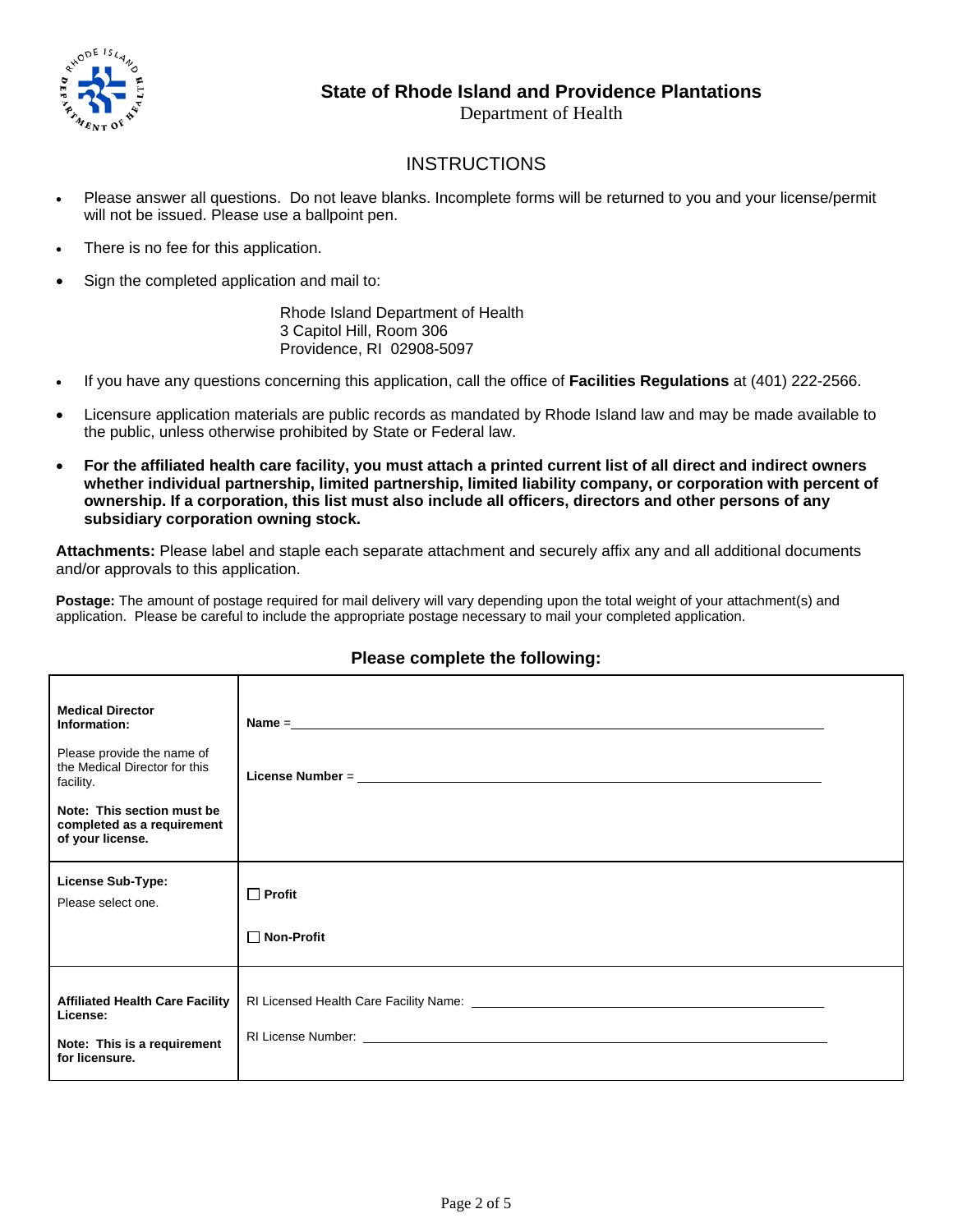

### **State of Rhode Island and Providence Plantations**

Department of Health

| <b>Facility Name:</b><br>Name of the Facility as known to the<br>public     |                                                                                                                                                                                                                                |                                                                                                                                                                                                                                     |                                                                                                                                                                                                                                |  |
|-----------------------------------------------------------------------------|--------------------------------------------------------------------------------------------------------------------------------------------------------------------------------------------------------------------------------|-------------------------------------------------------------------------------------------------------------------------------------------------------------------------------------------------------------------------------------|--------------------------------------------------------------------------------------------------------------------------------------------------------------------------------------------------------------------------------|--|
| <b>Facility Contact Information:</b>                                        |                                                                                                                                                                                                                                |                                                                                                                                                                                                                                     |                                                                                                                                                                                                                                |  |
| Please provide the name and                                                 | Phone: ( ) - ( ) - ( ) - ( ) - ( ) - ( ) - ( ) - ( ) - ( ) - ( ) - ( ) - ( ) - ( ) - ( ) - ( ) - ( ) - ( ) - ( ) - ( ) - ( ) - ( ) - ( ) - ( ) - ( ) - ( ) - ( ) - ( ) - ( ) - ( ) - ( ) - ( ) - ( ) - ( ) - ( ) - ( ) - ( ) - |                                                                                                                                                                                                                                     | $\begin{array}{cccc} \text{Fax:} & ( & ) & \text{ } & \text{ } & \text{ } \end{array}$                                                                                                                                         |  |
| telephone number of a person we<br>can contact concerning this Facility.    |                                                                                                                                                                                                                                |                                                                                                                                                                                                                                     |                                                                                                                                                                                                                                |  |
|                                                                             |                                                                                                                                                                                                                                |                                                                                                                                                                                                                                     |                                                                                                                                                                                                                                |  |
|                                                                             |                                                                                                                                                                                                                                |                                                                                                                                                                                                                                     |                                                                                                                                                                                                                                |  |
|                                                                             |                                                                                                                                                                                                                                |                                                                                                                                                                                                                                     |                                                                                                                                                                                                                                |  |
| <b>Facility Mailing Information:</b>                                        |                                                                                                                                                                                                                                |                                                                                                                                                                                                                                     | Contact name: experience and the contract of the contract of the contract of the contract of the contract of the contract of the contract of the contract of the contract of the contract of the contract of the contract of t |  |
| Please provide the mailing & contact<br>information for other communication |                                                                                                                                                                                                                                |                                                                                                                                                                                                                                     |                                                                                                                                                                                                                                |  |
| regarding this Facility.                                                    |                                                                                                                                                                                                                                |                                                                                                                                                                                                                                     |                                                                                                                                                                                                                                |  |
| (Not Published on HEALTH<br>website).                                       |                                                                                                                                                                                                                                |                                                                                                                                                                                                                                     |                                                                                                                                                                                                                                |  |
|                                                                             |                                                                                                                                                                                                                                |                                                                                                                                                                                                                                     | Address City, State, Zip Code <b>Address City, State, Zip Code Address City, State, Zip Code</b>                                                                                                                               |  |
|                                                                             |                                                                                                                                                                                                                                |                                                                                                                                                                                                                                     |                                                                                                                                                                                                                                |  |
|                                                                             |                                                                                                                                                                                                                                |                                                                                                                                                                                                                                     |                                                                                                                                                                                                                                |  |
|                                                                             |                                                                                                                                                                                                                                |                                                                                                                                                                                                                                     |                                                                                                                                                                                                                                |  |
|                                                                             |                                                                                                                                                                                                                                | Email Address: <u>Communications</u> Communications of the Communications of the Communications of the Communications of the Communications of the Communications of the Communications of the Communications of the Communications |                                                                                                                                                                                                                                |  |
|                                                                             |                                                                                                                                                                                                                                |                                                                                                                                                                                                                                     |                                                                                                                                                                                                                                |  |
| <b>Facility Location Information:</b>                                       |                                                                                                                                                                                                                                |                                                                                                                                                                                                                                     | Address Line 1 https://www.acceleration.com/www.acceleration.com/www.acceleration.com/www.acceleration.com/www.acceleration.com/www.acceleration.com/www.acceleration.com/www.acceleration.com/www.acceleration.com/www.accele |  |
| Please provide the location                                                 |                                                                                                                                                                                                                                |                                                                                                                                                                                                                                     |                                                                                                                                                                                                                                |  |
| information for this facility.                                              |                                                                                                                                                                                                                                |                                                                                                                                                                                                                                     |                                                                                                                                                                                                                                |  |
|                                                                             |                                                                                                                                                                                                                                |                                                                                                                                                                                                                                     |                                                                                                                                                                                                                                |  |
| Note: Fax and e-mail fields are<br>required.                                |                                                                                                                                                                                                                                |                                                                                                                                                                                                                                     |                                                                                                                                                                                                                                |  |
|                                                                             | Phone:                                                                                                                                                                                                                         |                                                                                                                                                                                                                                     |                                                                                                                                                                                                                                |  |
| (Not published on HEALTH<br>website).                                       | Fax:                                                                                                                                                                                                                           |                                                                                                                                                                                                                                     |                                                                                                                                                                                                                                |  |
|                                                                             |                                                                                                                                                                                                                                | Email Address: <b>Example 2018</b>                                                                                                                                                                                                  |                                                                                                                                                                                                                                |  |
|                                                                             |                                                                                                                                                                                                                                |                                                                                                                                                                                                                                     |                                                                                                                                                                                                                                |  |
| <b>Ownership Type:</b>                                                      | $\Box$ Corporation                                                                                                                                                                                                             | □ Limited Liability Company                                                                                                                                                                                                         | Sole Proprietorship                                                                                                                                                                                                            |  |
| Please check ONE                                                            |                                                                                                                                                                                                                                |                                                                                                                                                                                                                                     |                                                                                                                                                                                                                                |  |
|                                                                             | $\Box$ Partnership                                                                                                                                                                                                             | □ Limited Partnership                                                                                                                                                                                                               | Governmental Entity                                                                                                                                                                                                            |  |
|                                                                             |                                                                                                                                                                                                                                |                                                                                                                                                                                                                                     |                                                                                                                                                                                                                                |  |
|                                                                             |                                                                                                                                                                                                                                |                                                                                                                                                                                                                                     |                                                                                                                                                                                                                                |  |
|                                                                             |                                                                                                                                                                                                                                |                                                                                                                                                                                                                                     |                                                                                                                                                                                                                                |  |
|                                                                             |                                                                                                                                                                                                                                |                                                                                                                                                                                                                                     |                                                                                                                                                                                                                                |  |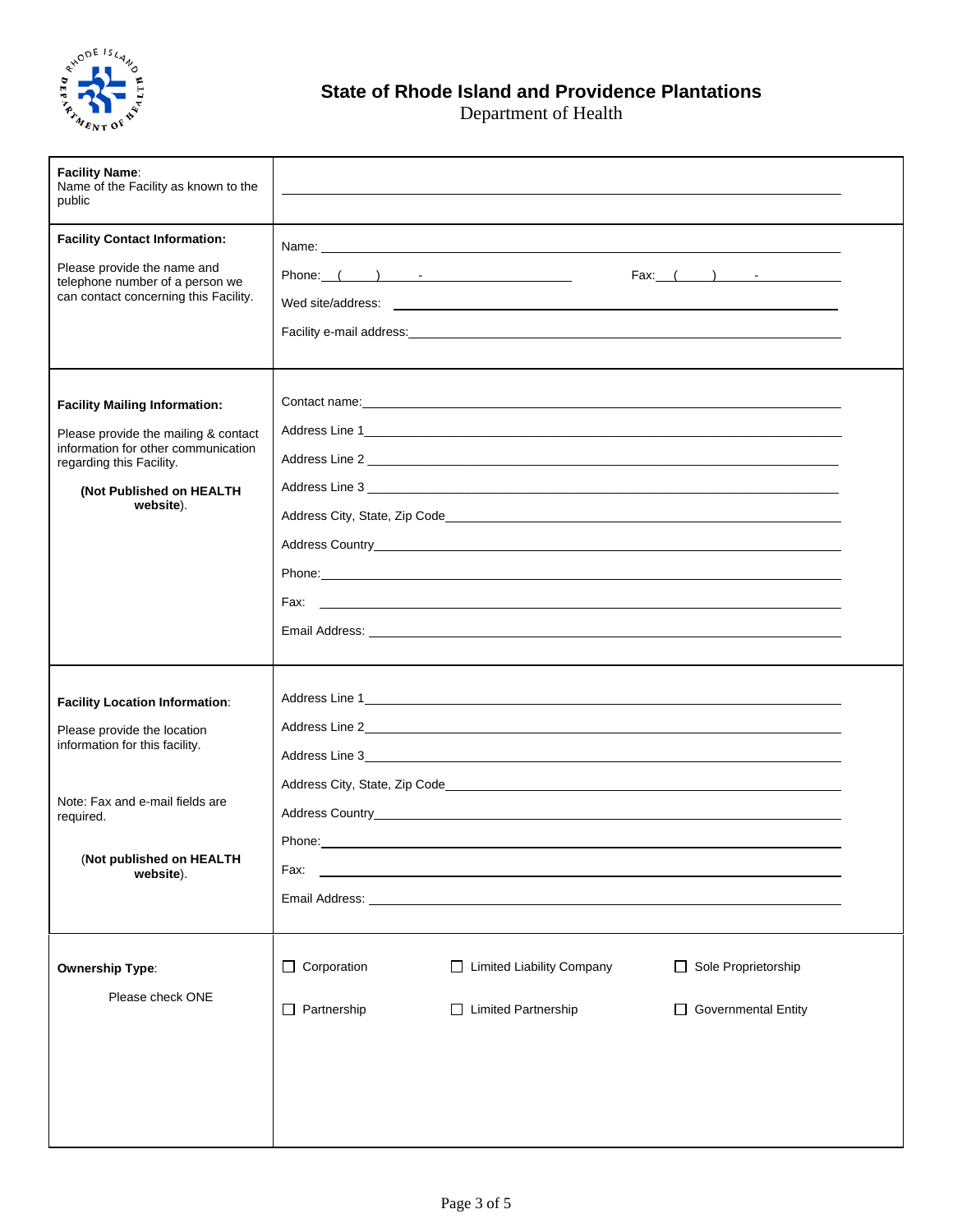

Department of Health

| <b>Ownership Information:</b>                                                              |                                                                                                                                                                                    |
|--------------------------------------------------------------------------------------------|------------------------------------------------------------------------------------------------------------------------------------------------------------------------------------|
| Please provide the ownership                                                               |                                                                                                                                                                                    |
| information for the Sole<br>Proprietorship, Partnership,                                   |                                                                                                                                                                                    |
| Limited Partnership, Corporation,<br>Limited Liability Company or                          |                                                                                                                                                                                    |
| Governmental Entity.                                                                       |                                                                                                                                                                                    |
| <b>Ownership Address</b><br>Information:                                                   |                                                                                                                                                                                    |
| Please provide the address and                                                             |                                                                                                                                                                                    |
| telephone number(s) of the Sole<br>Proprietorship, Partnership,                            | Address Line 3                                                                                                                                                                     |
| Limited Partnership, Corporation,<br>Limited Liability Company or                          |                                                                                                                                                                                    |
| Governmental Entity.                                                                       |                                                                                                                                                                                    |
|                                                                                            |                                                                                                                                                                                    |
|                                                                                            |                                                                                                                                                                                    |
|                                                                                            |                                                                                                                                                                                    |
| <b>Parent Organization, Group</b>                                                          |                                                                                                                                                                                    |
| <b>Affiliation:</b>                                                                        |                                                                                                                                                                                    |
| Please complete this section if<br>there is any parent organization,                       |                                                                                                                                                                                    |
| group affiliation or other entity<br>that is on the top of the Facility                    |                                                                                                                                                                                    |
| control.                                                                                   |                                                                                                                                                                                    |
|                                                                                            | Address Line 3                                                                                                                                                                     |
|                                                                                            |                                                                                                                                                                                    |
|                                                                                            |                                                                                                                                                                                    |
|                                                                                            |                                                                                                                                                                                    |
|                                                                                            |                                                                                                                                                                                    |
| Land/Building Info:                                                                        |                                                                                                                                                                                    |
| If the owner of the land and                                                               | Address Line 1                                                                                                                                                                     |
| building is other than the operator<br>of this Facility, please complete<br>the following: |                                                                                                                                                                                    |
|                                                                                            |                                                                                                                                                                                    |
|                                                                                            |                                                                                                                                                                                    |
|                                                                                            |                                                                                                                                                                                    |
|                                                                                            |                                                                                                                                                                                    |
|                                                                                            |                                                                                                                                                                                    |
| <b>Compliance with Conditions of</b><br>Approval:                                          | This facility is in compliance with all conditions of approval (i.e. relative to Certificate of Need, Change of Effective<br>Control, Initial Licensure and/or Licensure renewal). |
| Please check Yes or no.                                                                    | Yes                                                                                                                                                                                |
|                                                                                            | NO.                                                                                                                                                                                |
|                                                                                            |                                                                                                                                                                                    |